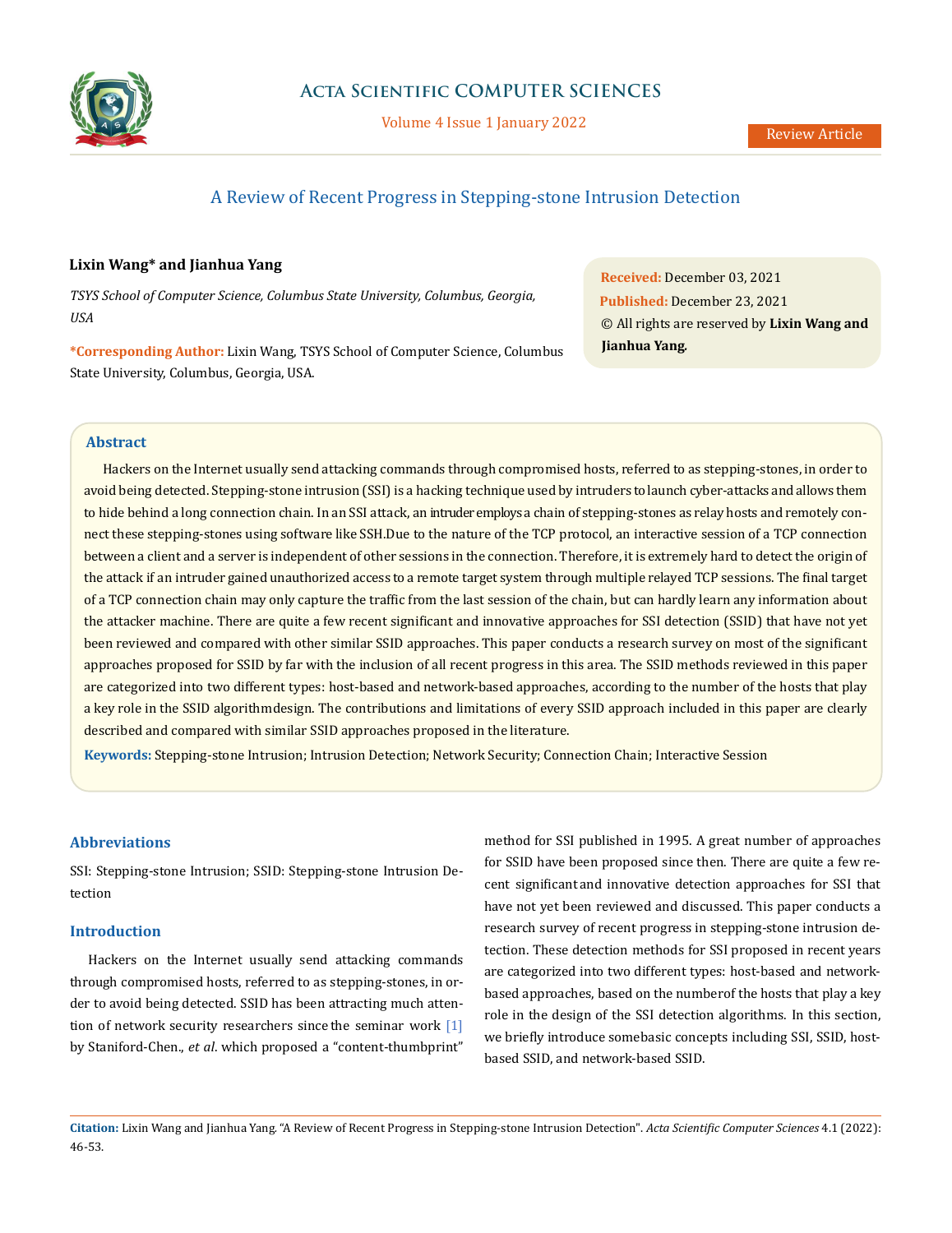#### **Stepping-stone intrusion**

Accessing a server remotely have lots of benefits and it is much more convenient for its users. Howerver, allowing remote access makes the servers in the risk of possible unauthorized access. Those malicious users who illegally gained unauthorized access to a remote server are referred to as intruders, or hackers. Hackers can either directly or indirectly access a server to obtain sensitive information, money, or critical military information. However, directly accessing a remote server might quickly be caught as the source IP of every packet can be easily obtained in the captured packets using software tools such as Wireshark,TCPDump, or some other similar tools.

Hackers tend to gain access to a remote server indirectly, in order to minimize the chance of being detected and caught. Due to the nature of the TCP protocol, an interactive session of a TCP connection chain between a client and a server is independent of other sessions in the chain. Therefore, it is extremely hard to detect the origin of the attacker if he/she gained unauthorized access to a remote target system through multiple relayed TCP sessions. The final targetof a TCP connection chain may only capture the traffic from the last session of the chain, and it can hardly learn any information about the attacker machine. Most attacks using stepping-stones are hard to be traced back for political and geographical reasons. If an

SSI via stepping-stones could be detected within the period of attacking, then the session can be cut off and the target host can be protected. Even though there are still a few researchers working on the traceback of stepping-stone intrusion, most network security researchers have been working on stepping-stone intrusion detection by far.

#### **Stepping-stone intrusion detection**

In order to conduct SSID, it is required to create a connection chain as shown in figure 1 using a remote-login program such as SSH to send the attacking command. In figure 1, Host 0 is assumed to be used as the attacker machineto launch a cyber attack to the target system Host N through the stepping-stones: Host 1, Host 2, …, Host k-1, Host k, Host k+1, ... and Host N-1 that are the intermediate hosts. SSID can be conducted on any one of the stepping-stones. In figure 1, we assume Host k has a detection program installed and is referred as a detecting sensor or a sensor. SSIDis to determine if the sensor Host k is used as a stepping-stone for intrusion. An incoming connection of Host k is defined as the connection from Host k-1 to Host k, and an outgoing connection of Host k is any connection from Hostk to Host k+1. If there exists one relayed connection pair between all the incoming connections and all the outgoing connections of Host k, then Host k is used as a stepping-stone.



 **Figure 1:** A Sample Connection Chain.

A basic method for SSI is to compare all the outgoing connections of a detection sensor with its all the incoming connections to see if there is a relayed connection pair. This type of approaches is referred to as the host-based SSID and will be discussed in Section 2. It is easy to see that this type of detection approaches for SSI could produce high false-positive errors due to the legal use of stepping-stones by some applications for accessing remote servers.

In order to bring down the false-positive errors incurred with the host-based SSID, another type of approaches for SSID was developped by estimating the length of a connection chain, which is the number of connections from the attacker host to the final target host in the chain. This type of detection methods is referred to as network-based SSID. If the length of a connection chain is at least three, it means that a user attempts to gain access to a target

**Citation:** Lixin Wang and Jianhua Yang*.* "A Review of Recent Progress in Stepping-stone Intrusion Detection". *Acta Scientific Computer Sciences* 4.1 (2022): 46-53.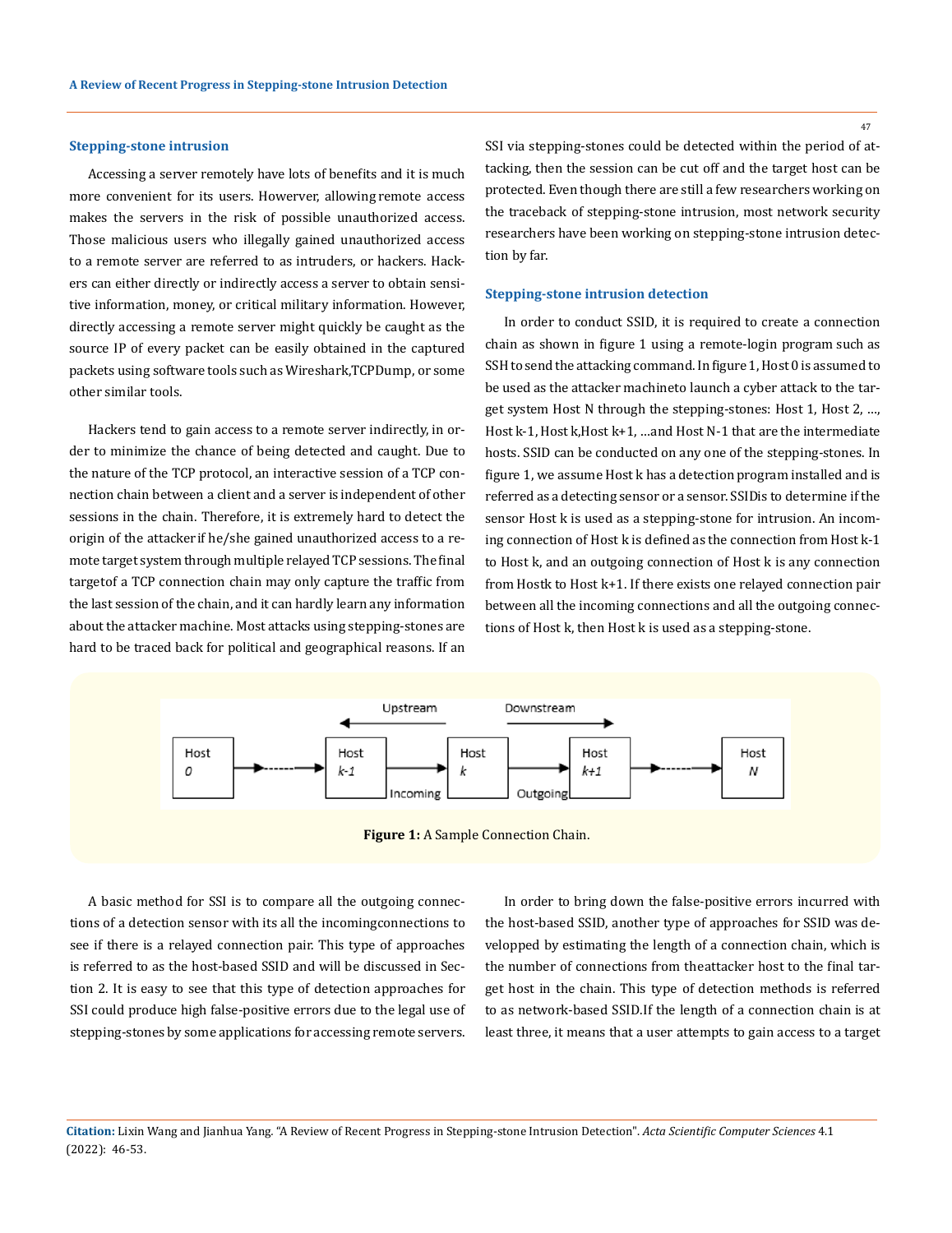host through three or more machines. It is a common sense that the more machines are employed in a connection chain to access a remote server, the slower the network communication. If there are no malicious activities involved, it does not makeany sense to login to a remote server through three or more machines. Three is a threshold number used by most researchers because it was investigated and verified that most legal applications fairly employ three or more other machines on the Internet to gain access to a remote server.

The part of the connection chain from Host 0 (the attacker host) to Host k (the sensor host) as shown in figure 1 is referred to as the upstream connection, and the part of the connection chain from Host k (sensor host) to the target Host N is referred to as the downstream connection. Unfortunately, to the best of our knowledge, it is extremely difficult to estimate the length of a upstream connection. Thus, it is difficult to estimate the length of a whole connection chain. However, knowing the length of a whole connection is the only way to avoid false-negative error in SSID. In the literature of SSID, most network security researchers have been using the length of a downstream connection to decide where there is an SSI. Therefore, network-based SSID methods could generate falsenegative errors.

#### **Host-based SSID**

If a machine is used as a stepping-stone host, it should have a relayed pair of connections between its incoming and outgoing ones. SSID is to decide if a host is used as a stepping-stone for intrusion. For host-based SSID, the incoming and outgoing connections of a host are compared to see if there is a relayed pair of connections. To determineif a host is used as a stepping-stone, all the outgoing and incoming connections of a host must be examined. If there exists such a pair of connections, it is highly possible that the host is used as a stepping-stone for intrusion by attackers. In this section, we conduct surveys for existing significant host-based approaches for SSID proposed in the literature, including some recent detection methods proposed for SSI.

A lot of host-based detection approaches have been proposed to examine if a host is used as a stepping-stone sincethe seminar work [1] by Staniford-Chen., *et al*. published in 1995. This paper proposed a "content-thumbprint" method for SSI by comparing the content of the packets from an incoming connection with an outgoing one of

a host. If the content matches, then they are a relayed pair of connections. However, this "content-thumbprint" method for SSI only works when the network traffic is not encrypted. Thus, this method does not work when the network traffic is encrypted.

To overcome the shortcoming of the "content-thumbprint" approach proposed in [1], a "time-thumbprint" method was proposed in another seminar work [2] by Zhang., *et al*. This method makes the decision for whether there is a matched pair of connections by analyzing the timestamps of packets. Since packets' timestamps are not encrypted during data communication, this "time-thumbprint" method works well for SSID when the network traffic is encrypted. However, this approach of using "time-thumbprint" does not work effectively if the sessions are manipulated by intruders using evasion techniques such as chaff-perturbation or time-jittering.

K. Yoda., *et al*. [3] proposed a deviation-based detection approach by setting up monitors for packets at many nodes on the Internet to store attackers' activities. This method is similar to the one proposed in  $[2]$ . Yoda's method in  $[3]$  used the deviation between two sessions. If a machine is employed as a stepping-stone to gain access to a remotetarget system, the packets information at the hosts we recorded are compared to find the closest match. The deviation for one packet stream on a connection from another is defined and computed. If such a deviation is small, the two connections should belong to the same chain. The less the deviation, the larger the chance for the two sessions to be relayed. This approach attempts to find a set of data streams that might match the one directly sent from the original attacker's machine.

 $[2,3]$  have some common issues when the network traffic are manipulated by intruders using evasion techniques such as either chaff perturbation or time-jittering, both the time-based method and the deviation-based approach for SSID in  $[2,3]$ , respectively, are significantly affected. The intruder's active timing perturbation and injection of meaningless chaff packets by the attacker make the SSID process more difficult. Since then several SSID approach were developed to g*et al*ong these issues.

[4] by D. Donoho., *et al*. proposed a method for SSID by monitoring the outgoing and incoming network traffic of a gateway router. This paper used a different approach by considering a gateway router as a stepping-stone. A pairof outgoing and incoming connections of a gateway router is referred to as a stepping-stone pair of

**Citation:** Lixin Wang and Jianhua Yang*.* "A Review of Recent Progress in Stepping-stone Intrusion Detection". *Acta Scientific Computer Sciences* 4.1 (2022): 46-53.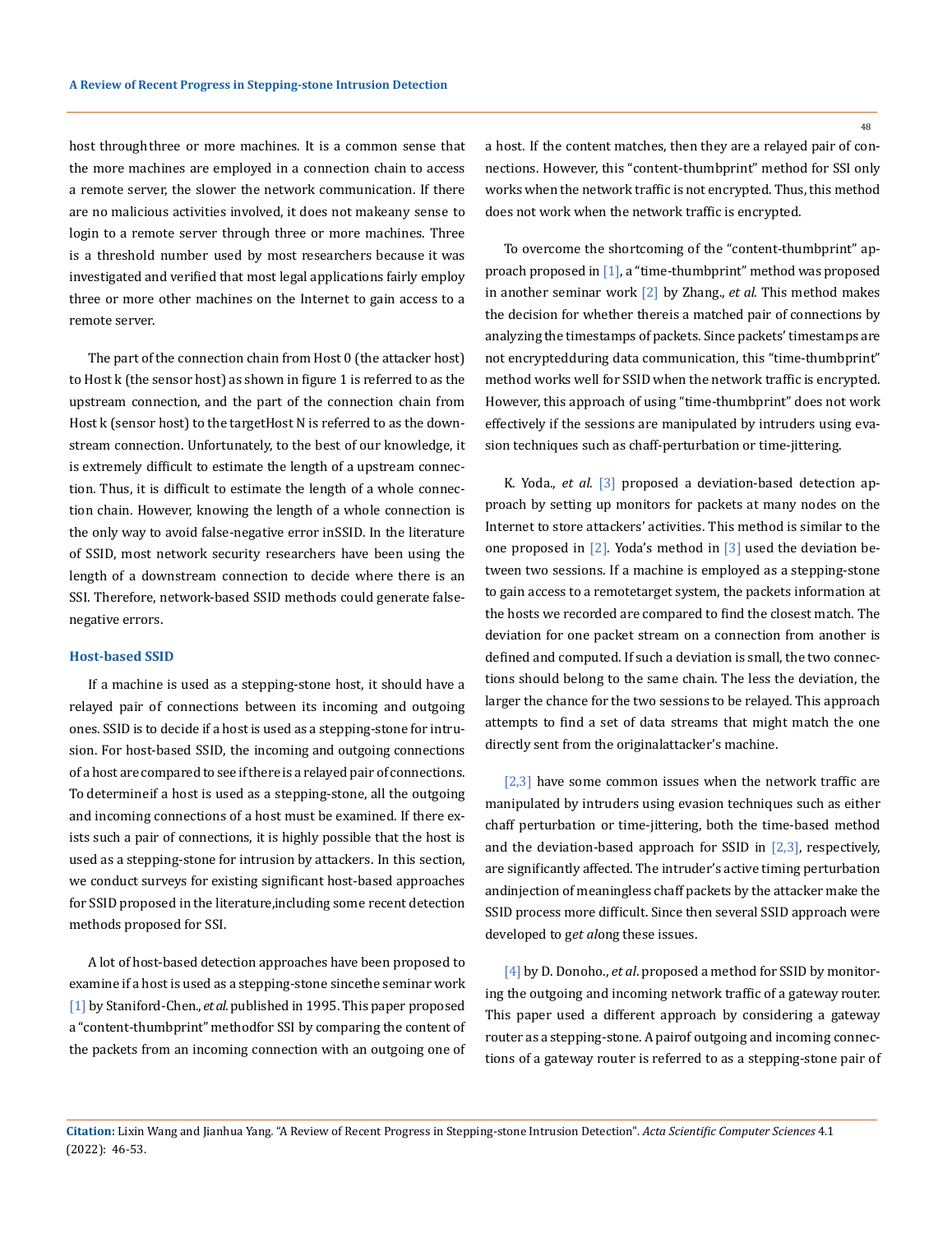connections if those connections are used for a stepping-stone intrusion. The detection method developed in  $[4]$  is in the category of a host-based approach. That is, the incoming and outgoing connections of a gateway router are compared to see if there is a relayed pair of connections. An advantage of this method is that the network traffic can be encrypted as wellas it is theoretically resistant to intruders' session manipulation to a certain degree.

[4] by A. Blum., *et al*. proposed a Detect-Attacks-Chaff steppingstone detection algorithm (DAC) for SSID by counting the number of packets of a connection. This paper  $[5]$  employed the ideas from Computational Learning Theory and conducted analysis using the concept of random walks. Blum's method for SSID used the idea that two sessions are relayed if and only if the difference between the packet numbers in the two sessions is bounded above. This method was known to be a good SSID approach that could be resistant to intruders' evasion manipulation using the time-jittering technique, but Blum's method does not work effectively in resisting to intruders' evasion manipulation with chaff-perturbation as the upper bound for the number of monitored packets may be huge.

The work [6] by T. He., *et al*. proposed the packet counting detection algorithms aiming to handle the issues caused by intruders' session manipulation. First the authors considered detecting stepping-stone pairs with bounded perturbation without chaff packets injected, and then they generalized their detection approach to handle network traffic with injected chaff packets. This paper proposed two activity-based algorithms for SSID. The key ideaused in this work is defining a stream pair to be normal if the optimal inserting algorithm could have had to insert a certain fraction of meaningless chaff packets to let the attacking packets be embedded into the given stream pair. These detection algorithms developed in [6] for SSID worked well when the network packets suffered jittered-timingas well as a small amount of chaffed meaningless packets into an attacking data stream. However, the two detection algorithms using packet counting proposed in [6] only work effectively at a low packet-chaff rate.

Another detection method by J. Yang., *et al*. in [7] was developed by using random-walk to resist attackers' session manipulation with chaffed meaningless packets. [7] modeled the differences between the number of responses and the number of requests as a randomwalk process. It was verified by the authors in  $[7]$  that if the two connections area matched pair, then the behavior of the above difference is a random-walk process.

The paper [8] by J. Yang., *et al*. improved the ideas in [7] and proposed an RTT-based random-walk detection method for SSI, in which whether an outgoing connection and an incoming one are a matched pair is determined by applying the number of RTTs in a connection as well as the modelling of using random-walk method. Experiment results obtained in  $[8]$  showed that the RTT-based random-walk approach can defeat intruders' session manipulation more effectively than the one proposed in [7] by using the number of monitored packets, with either jittered-timing or chaff perturbation evasion technique.

A software to inject chaff-packets into an interactive TCP connection was developed in [9] by Yang., *et al*. in 2018. This software can be easily used to determine whether or not a proposed SSID method can work effectively to resist session manipulations with chaff-perturbation by attackers. A framework to test whether a detection algorithm for SSI is resistant on time-jittering evasion was developed in [10] by L. Wang., *et al*. Network security researchers can use the software tool developed in [9] or the framework proposed in  $[10]$  to conduct network experiments by manipulating aTCP connection with either chaff-perturbation or time-jittering evasion technique, and determine whether their proposed approaches for SSID are resistant on session manipulations by intruders.

[11] by Y. Zhang., *et al*. developed a SSID method using contextbased packet matching aiming to resist session manipulation by intruders. The simulation results obtained in this paper verified that if attackers send attacking packets to a network with chaffrate 100%, this SSID method proposed in [11] is still able to match the outgoing and incoming connections for SSID as well as works effectively in resisting chaff-perturbation by intruders.

Timing-based correlation SSID methods are subject to time-jittering session manipulation by intruders. [12] developed a watermark-based-correlation approach for SSID that worked well when the network traffic is manipulated by intruders with time-jittering evasion technique. This watermark-based approach embeds a special watermark into the network traffic that is encrypted with the jitted time-stamps of the packets that were selected by the algorithm. This method based on a special embedded watermark has

**Citation:** Lixin Wang and Jianhua Yang*.* "A Review of Recent Progress in Stepping-stone Intrusion Detection". *Acta Scientific Computer Sciences* 4.1 (2022): 46-53.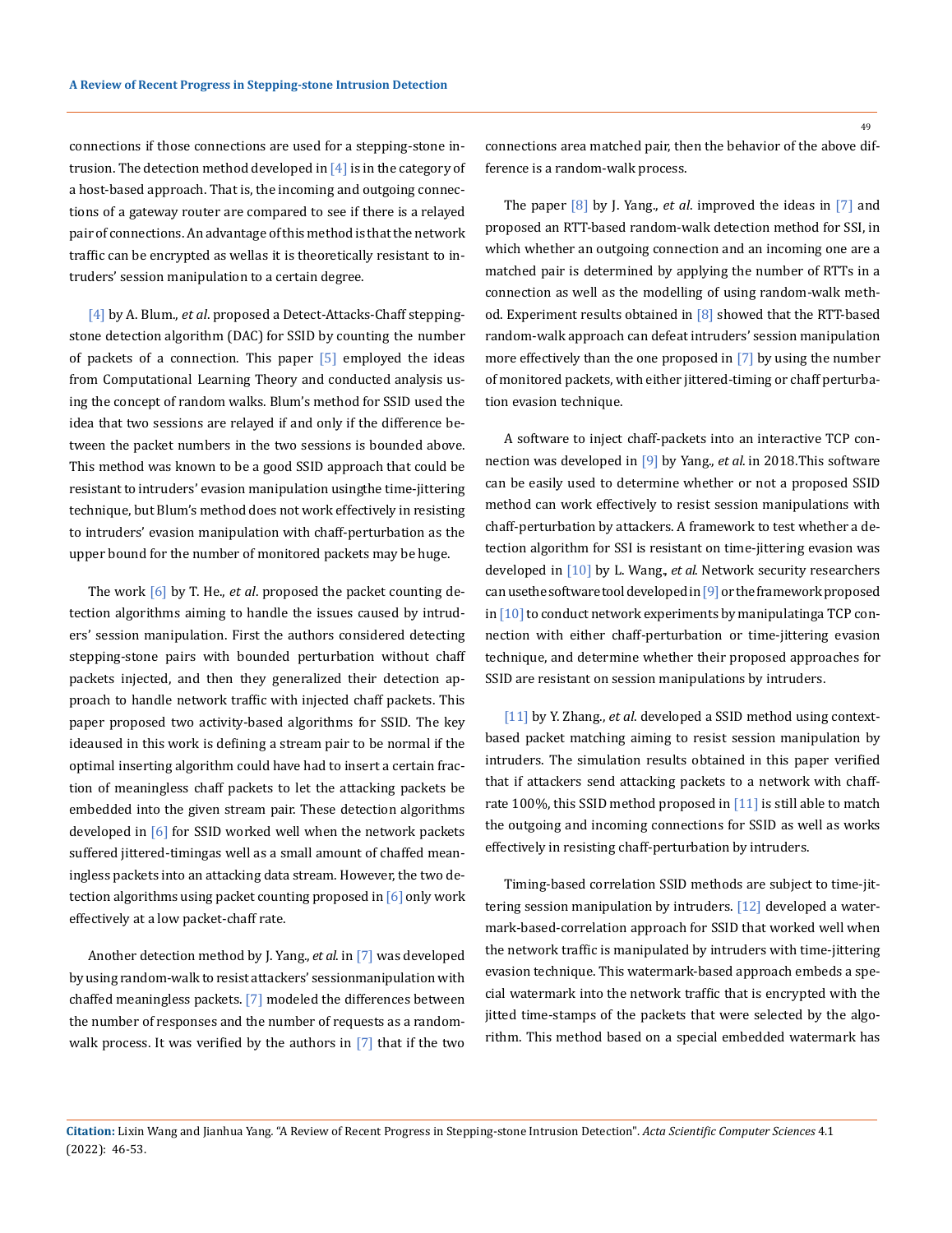several superiorities over those existing timing-based correlation SSID methods in resisting timing perturbations by the attacker, as this watermark-based correlation proposed in  $\lceil 12 \rceil$  does not need any assumptions for the distribution of the time-stamp differences of the captured TCP packets.

M. Gamarra., *et al*. [13] constructed a graph according to vulnerabilities of Internet of Things (IoT) systems and then developed a framework of characterizing stepping-stone intrusions in the IoT systems based on the vulnerability graph. A linear system is used to formulate the dynamics of stepping-stone hosts in the IoT systems. The framework proposed in this paper is also extended to a realworld situation when the graph of vulnerabilities changes after the intrusion to the IoT systems has been found by existing intrusion detection system on the IoT. However, network traffic with session manipulation by intruders were not taken into consideration in this paper.

[14] by J. Yang., *et al*. developed a new approach for SSID that can effectively resist session manipulation by intruders using ideas of packet cross-matching as well as the concept of random walks. Prior approaches proposed for SSID can only work effectively in resisting session manipulation by intruders with limited capabilities. The technical analysis conducted in this paper showed that SSID approach proposed in  $[14]$  may effectively defeatintruders' session manipulation using chaff-perturbation evasion technique with unlimited number injected packets. A recent work [15] by H. Clausen., *et al*. proposed a framework to simulate stepping-stone behaviros in a realistic scenario by using effective evasion tools such as time-jittering and/or chaff-perturbation to release a large dataset. Thedatasets are analyzed to produce the effective rates for SSID of eight selected known state-of-the-art detectionalgorithms in the literature. The framework proposed in this paper may help network security experts to create a model to characterize the SSI behaviors.

However, it is well-known that some legal applications might access a remote server by employing stepping-stonehosts. Therefore, host-based SSID approaches could generate false-positive errors. More specifically, if an application uses a stepping-stone to access a server remotely, we cannot say that the remote access must be a malicious intrusion. A typical example for this is described as follows: In order to access a remote web server through a client web browser, this process may involve accessing a database server that is running on a separate remote server. Based on the scenario we describe here, from the user browser to the remote web server, finally to the remote database server, the web serverin such a case serves legally as a stepping-stone host.

#### **Network-based SSID**

To get around the disadvantages of host-based SSID approaches, some other detection methods for SSI by estimating the length of a connection chain were developed as described in the literature, referred to as network-based SSID. The longer a connection chain is, the higher the probability that the chain is used for malicious intrusion. Due to the challenges of estimating the length of the upstream section in a connection chain, most network-based SSID algorithms proposed by far focused on estimating the length of the downstream section in a connection chain, instead of the whole connection chain. Therefore, host-based SSID approaches using the length of a connection chain could generate false-negative errors.

Using a stepping-stone to access a remote server is common in legitimate applications, but it is very rare that three or more stepping-stones are employed to access a remote server. Clearly, the more machines are used to access a remote server, the slower the network communication. It won't be necessary to access a remote server through three or more stepping-stones as this accessing process could produce too much traffic and make it very ineffective. Therefore, it is assumed that legal applications use at most two intermediate stepping-stone hosts to access a remote server.

There are many approaches that have been developed through estimating the length of a connection chain for SSID. [16] by K. Yung., *et al*. developed the first detection method for SSI by employing the length of a connection chain. Their main idea for estimating the connection chain length is to match a Send packet with an acknowledgement packet sent directly from the adjacent host in the connection chain. In [16], the way to match a Send with an Echo doesnot work well. In some cases, it may even incur an error for matching TCP packets. As a result, it is impossible to estimate the length of a connection chain accurately. Yard-stick effect is another severe issue existing in K. Yung's approach. That is, using the length of a connection from a sensor to its adjacent connected host as the yard to measure the length of the downstream connection chain may not be appropriate in some extrema cases. For example, a too long or too short yard may make the same connection chain

**Citation:** Lixin Wang and Jianhua Yang*.* "A Review of Recent Progress in Stepping-stone Intrusion Detection". *Acta Scientific Computer Sciences* 4.1 (2022): 46-53.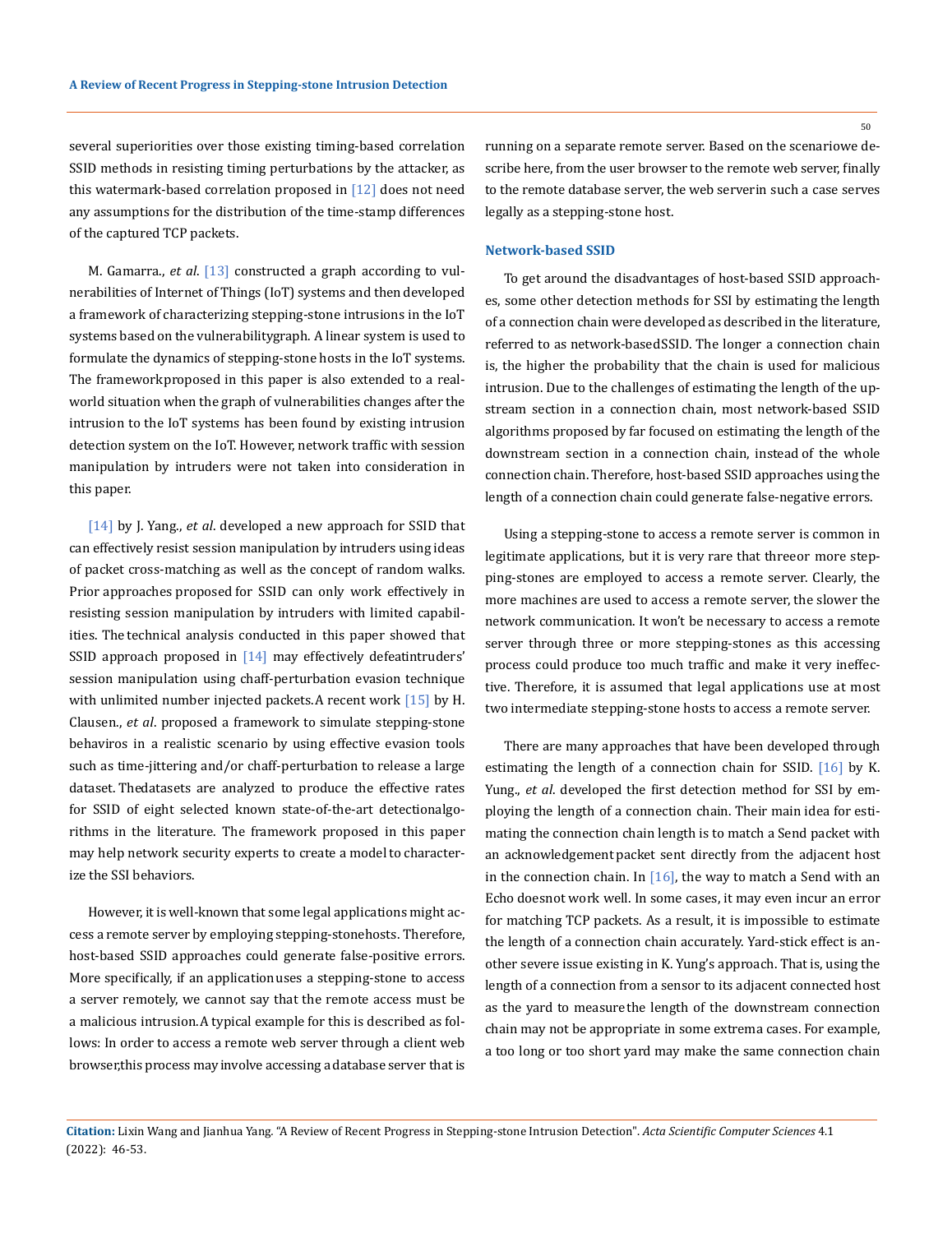shorter or longer than it actually is. All of these happen due to incorrect packet matching algorithm used in  $[16]$ . Consequently, the network-based SSID method proposed in [16] produced high falsenegative error as well as high false-positive error. Therefore, this method cannot be considered as an effective one for SSID.

[16] by Yang., *et al*. proposed a better approach referred to as the step-function detection method to estimate the length of a connection chain than the method proposed by K. Yung in [16]. In the setting of a local area network, the step-function SSID approach proposed in [17] produced much less false-positive error as well as false-negative errors. Compared to the Yung's approach proposed in  $[16]$ , this step-function method used a totally different way to match TCP pakcets so thatthe length of a connection chain from the sensor host to the victim can be estimated correctly. The network experiment proposed in [17] began with a chain of only one connection. Gradually, the length of the connection chain is extended to two, three, four and five, respectively. Eventually, a connection chain of length five was set up. In this way, the step-function SSID approach can match a Send packet with its corresponding Echo packet sent from the target host. A drawback of this step-function method is that it only works well in the setting of a LAN environment. This method does not work well and cannot be used in the context of the Internet as the rate of packet-matching is very low.

The SSID algorithm proposed in  $[18]$  is to overcome the limitation suffered from the step-function method proposed in [17] and applied a data clustering and partitioning method to match a Send packet with its corresponding Echo packet and to find the RTTs of the packets captured from a connection chain. Previous networkbased methods of matching Send and Echo packets only worked well locally. The data mining algorithm proposed in [18] employed a global approach for packet matching. It checks all the captured packets and then determines a match of a Send packet and its corresponding Echo packet. More specifically, this method captured all the Send and Echo packets of a connection chain in a certain time interval and calculated the time differences between each Send packet and all the Echo packets received after it. Therefore, the correct RTTs must a subset of the calculated time differences. Based on this observation, the approach is to find the subset that truly represents the round-trip times. This method can achievehigh rates of packet matching as it matches the Send and Echo packets in a global scene than the all previously proposed algorithms for SSID. As a result, the data clustering and partitioning method for SSID

proposed in  $[18]$  notonly achieved high packet matching rates, but also produced both low false-negative error and low false-positive error in terms of detecting stepping-stone intrusion.

However, the SSID method proposed in  $[18]$  requires capturing and processing a large amount of TCP packets and mines network traffic in an inefficient way, and thus the method is not efficient in term of the computation time used to process the captured packets. If the dataset size is doubled, then the running time of SSID detection approach proposed in [18] will increase four times. The SSID method proposed in [19] by L. Wang., *et al*. is one of the methods developed to overcome this drawback of data clustering and partitioning method proposed in [18]. [19] proposed a new SSID approach by mining network traffic using the k-Means clustering method to estimate the length of a connection chain. This SSID method is simpler and runs more efficient as it does not require that a large number of packets must be captured. Also, this k-Means clustering based SSID algorithm can resist session manipulation by intruders with chaff-perturbation to a certain degree. However, this SSID approach based on k-Means clustering doesnot work effectively if there are many RTT outliers of the captured TCP packets in the Internet environment. [20] by Y. Sheng., *et al*. is another detection approach for SSI developed to overcome this drawback of the method in  $[18]$ . This paper developed a different approach to produce the mining dataset with its size significantly reduced. This paper also verified that the method proposed in  $[20]$  runs more efficiently in term of running time as well as the approach for SSID more effectively.

[21] by L. Wang., *et al*. developed an efficient algorithm for eliminating most of the RTT outliers of the captured packets in the Internet environment and then proposed an improved detection approach for SSI based on a revised version of the k-Means clustering algorithm. However, this paper did not provide any analysis whether the proposed detection method for SSI is resistant to hackers′ session manipulation with either time-jittering or chaffperturbation. The network experiment conducted in this paper verified that the k-Means clustering based approach for SSI with most RTT outliers removed can achieve an effective rate as high as 85.7% even in the Internet environment.

Another outlier detection and removal approach was proposed in [22] by O. Alghushairy., *et al*. and could be applied to detection algorithm design for network intrusion detection. This outlier de-

**Citation:** Lixin Wang and Jianhua Yang*.* "A Review of Recent Progress in Stepping-stone Intrusion Detection". *Acta Scientific Computer Sciences* 4.1 (2022): 46-53.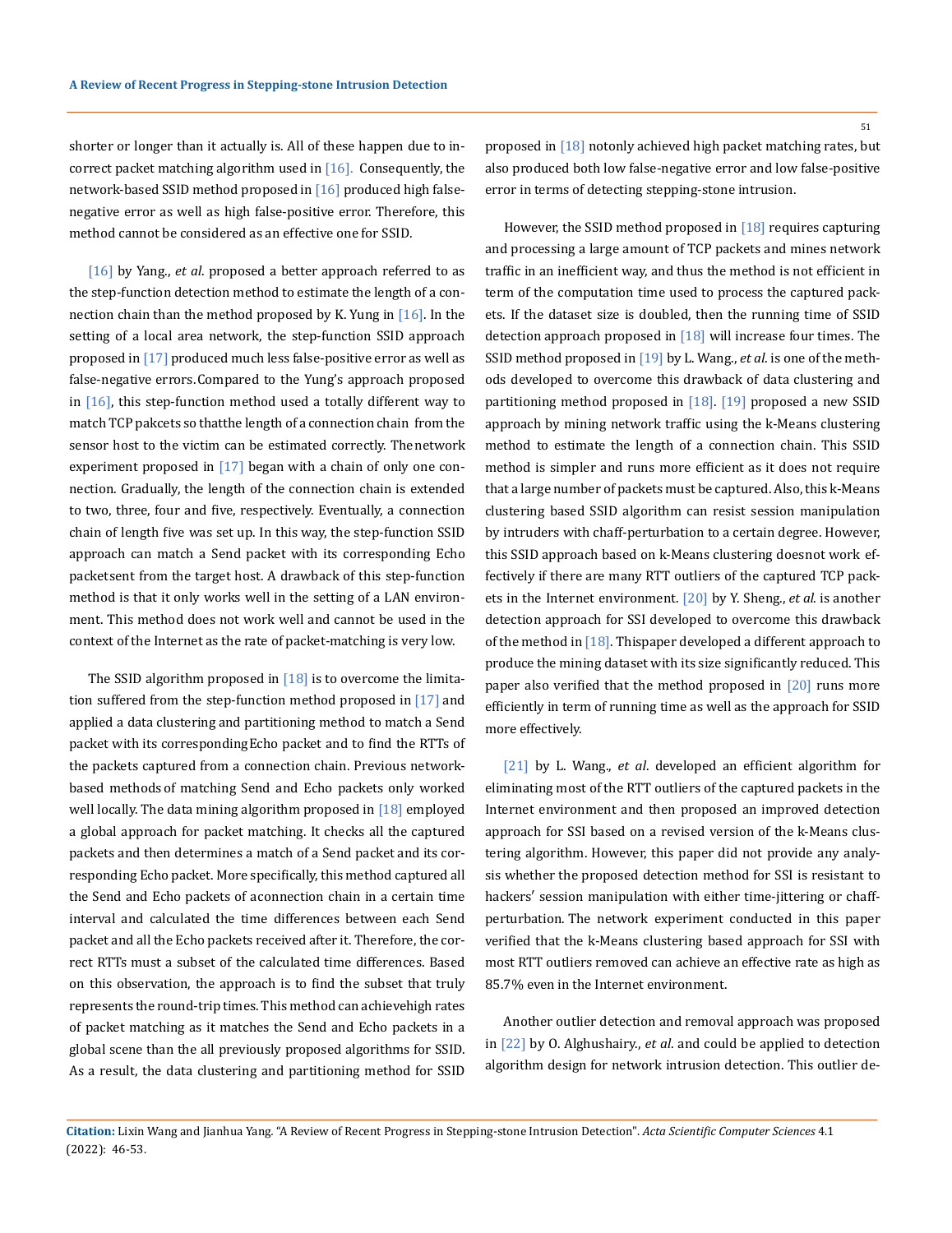tection algorithm can work effectively as well as efficiently without using prior data distribution knowledge of the given dataset. However, this outlier detection algorithm also has limitations as its detection accuracy is not high in processing and mining data streams.

# **Conclusion**

In this paper, we conducted a survey on most of the significant detection algorithm proposed for SSID in the literature with the inclusion of all recent progress in SSID. We put all these SSID methods into two different categories: host-based and networkbased approaches, based on the number of the hosts used for the detection. For each of the SSID algorithms we reviewed, the key ideas used in the detection algorithm design, the advantages and issues with the algorithm, and differences among the similar SSID algorithms were discussed and presented. I believe that this review paper can help researchers in this area better understand those important SSID methods proposed in the literature aswell as develop more innovative approaches for SSID in the future.

#### **Acknowledgment**

This work of Drs. Lixin Wang and Jianhua Yang is supported by the National Security Agency NCAE-C Research Grant (H98230-20- 1-0293) with Columbus State University, Georgia, USA.

#### **Conflicts of Interest**

The authors of this paper declare no conflict of interest.

## **Bibliography**

- 1. [Staniford-Chen S and Heberlein L T. "Holding intruders ac](https://ieeexplore.ieee.org/document/398921)[countable on the internet". In Proceedings of the IEEE Sym](https://ieeexplore.ieee.org/document/398921)[posium on Security and Privacy, Oakland, CA, USA, 8-10 May](https://ieeexplore.ieee.org/document/398921)  [\(1995\): 39-49.](https://ieeexplore.ieee.org/document/398921)
- 2. [Zhang Y and Paxson V. "Detecting Stepping-Stones". In Procee](https://www.cs.utexas.edu/~yzhang/papers/stepping-sec00.pdf)dings of the 9<sup>th</sup> USENIX Security Symposium, Denver, CO, USA, [14-17 August \(2000\): 67-81.](https://www.cs.utexas.edu/~yzhang/papers/stepping-sec00.pdf)
- 3. [K Yoda and H Etoh. "Finding a Connection Chain for Tracing](https://link.springer.com/chapter/10.1007/10722599_12)  Intruders". Proc. 6<sup>th</sup> European Symposium on Research in [Computer Security, Toulouse, France \(2000\): 31-42.](https://link.springer.com/chapter/10.1007/10722599_12)
- 4. D Donoho., *et al*[. "Multiscale stepping-stone detection: Dete](https://www.researchgate.net/publication/221427615_Multiscale_Stepping-Stone_Detection_Detecting_Pairs_of_Jittered_Interactive_Streams_by_Exploiting_Maximum_Tolerable_Delay)[cting pairs of jittered interactive streams by exploiting maxi-](https://www.researchgate.net/publication/221427615_Multiscale_Stepping-Stone_Detection_Detecting_Pairs_of_Jittered_Interactive_Streams_by_Exploiting_Maximum_Tolerable_Delay)

mum tolerable delay". in the 5<sup>th</sup> International Symposium [on Recent Advances in Intrusion Detection, Lecture Notes in](https://www.researchgate.net/publication/221427615_Multiscale_Stepping-Stone_Detection_Detecting_Pairs_of_Jittered_Interactive_Streams_by_Exploiting_Maximum_Tolerable_Delay)  [Computer Science \(2002\).](https://www.researchgate.net/publication/221427615_Multiscale_Stepping-Stone_Detection_Detecting_Pairs_of_Jittered_Interactive_Streams_by_Exploiting_Maximum_Tolerable_Delay)

- 5. A Blum., *et al*[. "Detection of Interactive Stepping-Stones: Algo](http://intelli-sec.cs.berkeley.edu/papers/stepstone.pdf)[rithms and Confidence Bounds". Proceedings of International](http://intelli-sec.cs.berkeley.edu/papers/stepstone.pdf)  [Symposium on Recent Advance in Intrusion Detection, Sophia](http://intelli-sec.cs.berkeley.edu/papers/stepstone.pdf)  [Antipolis, France, September \(2004\): 20-35.](http://intelli-sec.cs.berkeley.edu/papers/stepstone.pdf)
- 6. [He T and Tong L. "Detecting Encrypted Stepping-Stone Con](https://ieeexplore.ieee.org/document/4156390)nections". *[IEEE Transactions on Signal](https://ieeexplore.ieee.org/document/4156390)* 55 (2007): 1612-1623.
- 7. J Yang., *et al*. "Monitoring Network Traffic to Detect Stepping-Stone Intrusion". The Proceedings of 22<sup>nd</sup> IEEE International Conference on Advanced Information Networking and Applications (AINA 2008), Okinawa, Japan (2008): 56-61.
- 8. [J Yang and Y Zhang. "RTT-based Random Walk Approach to](https://ieeexplore.ieee.org/document/7098021)  Detect Stepping-Stone Intrusion". IEEE 29<sup>th</sup> International Con[ference on Advanced Information Networking and Applicati](https://ieeexplore.ieee.org/document/7098021)[ons \(2015\): 558-563.](https://ieeexplore.ieee.org/document/7098021)
- 9. Yang J., *et al*[. "Manipulating network traffic to evade step](https://www.sciencedirect.com/science/article/abs/pii/S254266051830057X?via%3Dihub)[ping-stone intrusion detection".](https://www.sciencedirect.com/science/article/abs/pii/S254266051830057X?via%3Dihub) *Internet of Things* 3 (2018): [34-45.](https://www.sciencedirect.com/science/article/abs/pii/S254266051830057X?via%3Dihub)
- 10. Wang L., *et al*[. "A Framework to Test Resistency of Detection](https://doi.org/10.1155/2021/1807509)  [Algorithms for Stepping-Stone Intrusion on Time-Jittering](https://doi.org/10.1155/2021/1807509)  Manipulation". *[Wireless Communication and Mobile Computing](https://doi.org/10.1155/2021/1807509)* [2021 \(2021\): 1-8.](https://doi.org/10.1155/2021/1807509)
- 11. Zhang Y., *et al*[. "Resist Intruders' Manipulation via Context-ba](https://ieeexplore.ieee.org/document/5474835)sed TCP/IP Packet Matching". In Proceedings of the 24<sup>th</sup> IEEE [International Conference on Advanced Information Networ](https://ieeexplore.ieee.org/document/5474835)[king and Applications \(AINA 2010\), Perth, Australia \(2020\):](https://ieeexplore.ieee.org/document/5474835)  [20-23.](https://ieeexplore.ieee.org/document/5474835)
- 12. [Wang X and Reeves D. "Robust Correlation of Encrypted At](https://doi.org/10.1109/tdsc.2010.35)[tack Traffic through Stepping-Stones by Flow Watermarking".](https://doi.org/10.1109/tdsc.2010.35)  *[IEEE Transactions on Dependable and Secure Computing](https://doi.org/10.1109/tdsc.2010.35)* 8 [\(2010\): 434-449.](https://doi.org/10.1109/tdsc.2010.35)
- 13. Gamarra M., *et al*[. "Analysis of Stepping-Stone Attacks in Inter](https://ieeexplore.ieee.org/document/9124036)[net of Things Using Dynamic Vulnerability Graphs". In Mode](https://ieeexplore.ieee.org/document/9124036)[ling and Design of Secure Internet of Things; Kamhoua, C.A.,](https://ieeexplore.ieee.org/document/9124036)  [Njilla, L.L., Kott, A., Shetty, S., Eds.; Wiley: Hoboken, NJ, USA 1](https://ieeexplore.ieee.org/document/9124036)  [\(2020\): 273-294.](https://ieeexplore.ieee.org/document/9124036)